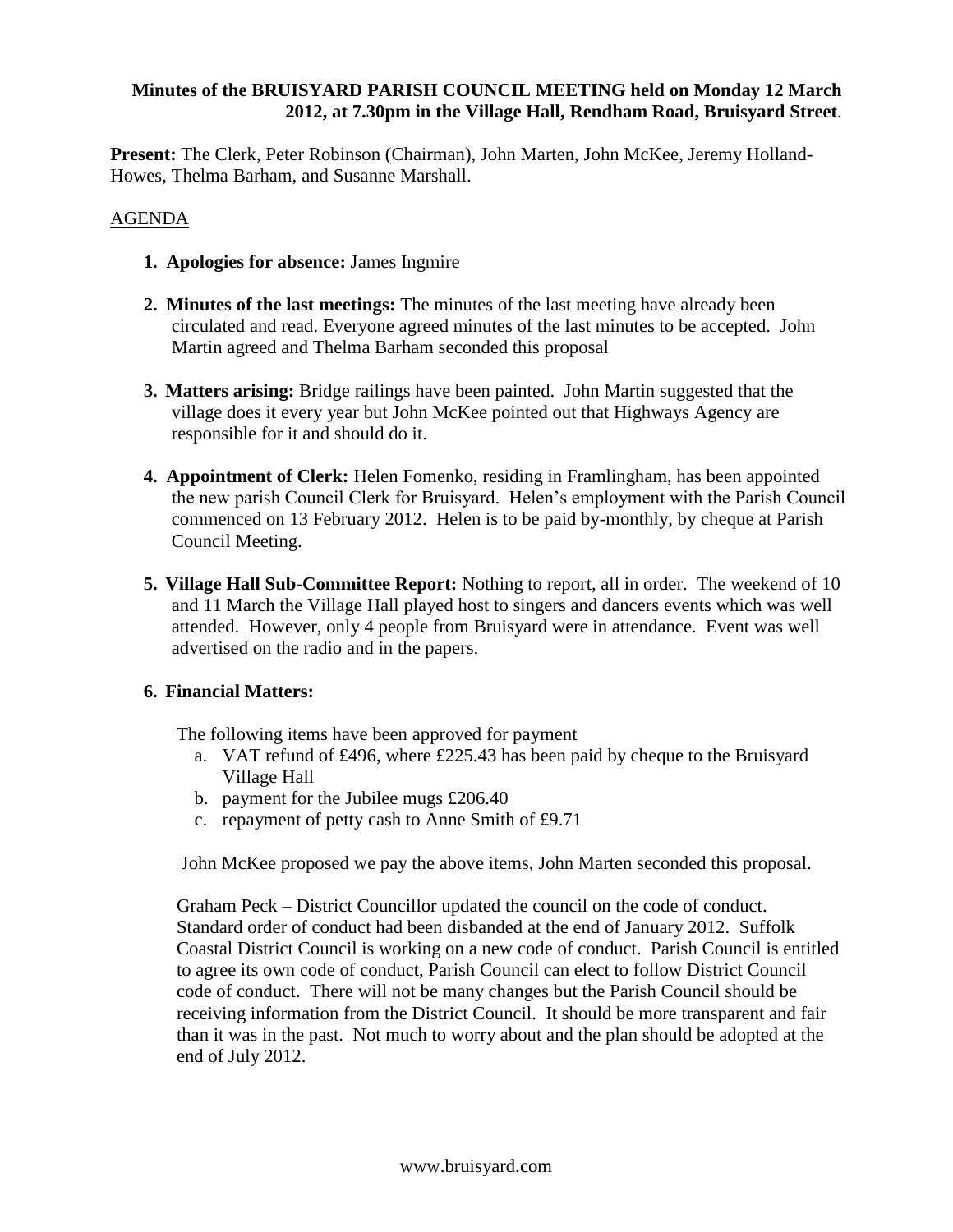Graham has also reported on the issue of pre determination. The council is asking for Parish councillors views on it and want to take us to task on it. Predetermination is worrying a lot of people and the reality is that we need a true and balanced view of it.

John McKee mentioned that number 2 Rendham Road belonging to Flagship Housing has still not been rented out. Graham reported that the issue of housing is going to come up at the scrutiny committee meetings. If the squatters were to move in then the due procedure will begin.

**7. Park:** Nothing to report at the moment but the grass will need cutting.

## **8. Coming events and dates:**

Every Wednesday, Bruisyard Young People in the Village Hall from 6.00 to 7.30pm.

Saturday 14 April, Sausage and Mash at the Village Hall £6 an adult ticket, £4 children, family quiz, hoping to get 60 people.

Friday 11 May, Wine Tasting Evening in Bruisyard Village Hall.

19 September – country singer Frank McCaffrey is coming to Village Hall

A charity event takes place in Sweffling on Saturday in the early April to raise money for Dave Fordham's granddaughter treatment

# **9. Premises Licence for The Barn at Bruisyard Hall:**

Peter Robinson declared a personal interest which was recorded in the declaration of interest book. Susanne Marshall declared prejudicial interest and was asked to leave the room. She duly did so.

Parish Council has received a proposal for the variation of condition 17 (hours of use) of planning permission C10/0061 to allow the use of the function room until 12.30am on any day of the week and until 2am on 10 occasions a year.

Peter Robinson has asked for the Councillors' opinions on the matter. John McKee had no objection to it as that is pretty much the standard. Peter Robinson asked Councillors to vote on the subject. The vote was unanimous in favour of agreeing with the variation of condition (application no C12/0391). Peter Robinson has asked Parish Clerk to advise SCDC of this decision.

Parish Council received another application from SCDC with the application to remove 18 metres of blackthorn hedge alongside road and either side of the drive to Bruisyard Hall. This is in order to facilitate the erection of cattle access gate and metal railings and gate to the Hall. The Councillors voted unanimously in favour of allowing this to be done.

**10. Date of next meeting:** Next meeting of the Bruisyard Parish Council and AGM takes place on Monday 14 May

#### www.bruisyard.com